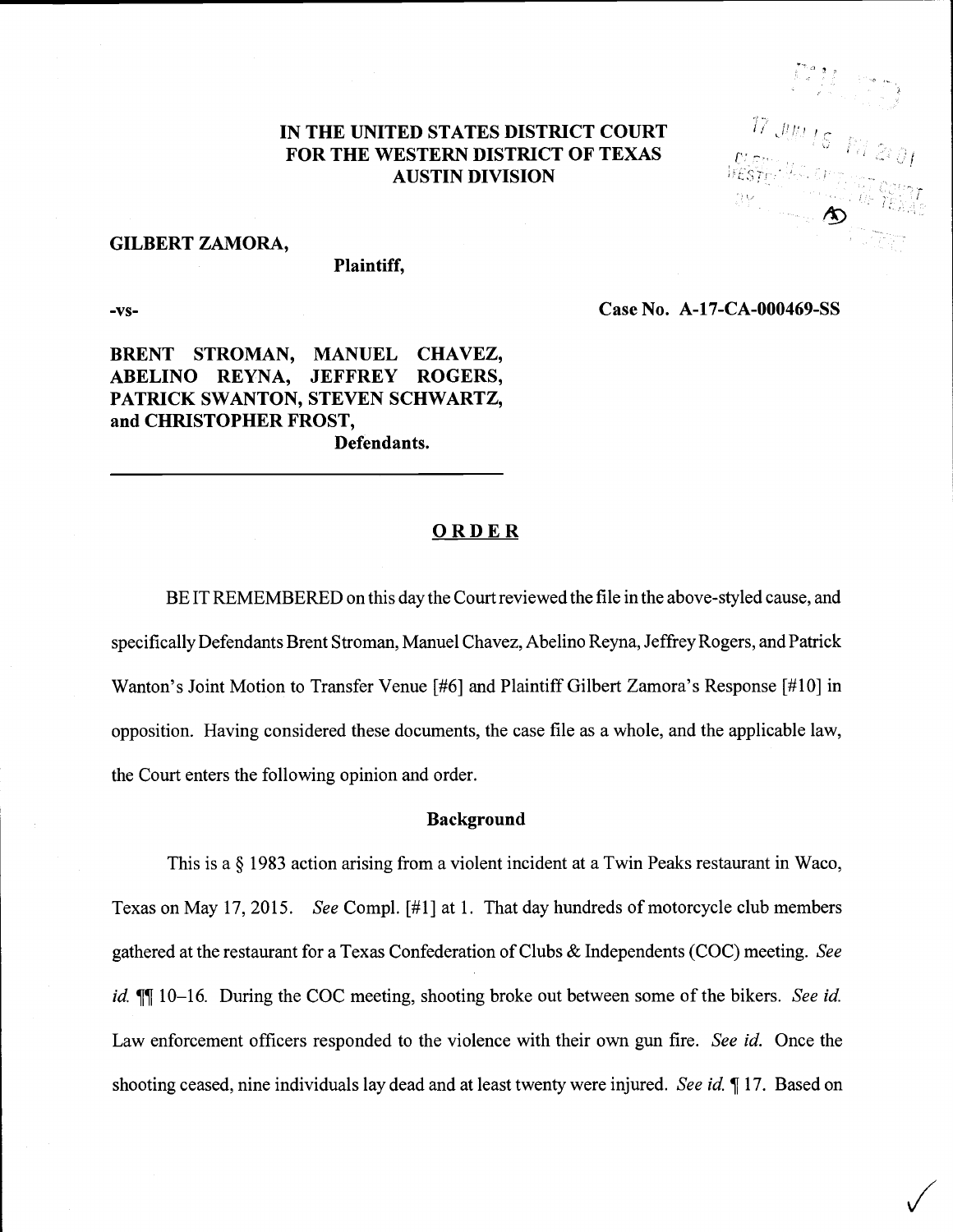a single affidavit, law enforcement officials arrested 177 persons, including Plaintiff, and detained a number of other bikers. See id. ¶ 18. Later, a grand jury in McLennan County indicted Plaintiff and 105 others for the felony of Engaging in Organized Criminal Activity with the Intent to Commit or Conspire to Commit Murder, Capital Murder, or Aggravated Assault. See id. 172.

Plaintiff brings this suit against Defendants Stroman, Chief of Police for the Waco Police Department (WPD); Chavez, a WPD detective; Reyna, the District Attorney for McLennan County, Texas; Rogers, a WPD detective; Swanton, a WPD officer; Schwartz, a special agent employed by the Texas Department of Safety (DPS); and Frost, a special agent employed by DPS. See id.  $\P$ ] 3-9. In his complaint, Plaintiff asserts he was wrongfully arrested in violation of his First, Fourth, and Fourteenth Amendment rights and alleges Defendants conspired to deprive him of those rights. See id.  $\P$  85-105. Specifically, Plaintiff argues the arrest warrant Defendants obtained was based on a "template" affidavit which failed to provide any particularized facts, contained false and materially misleading statements, and conflicted with evidence showing Plaintiff was not involved in the violence. See id.  $\P$ [42, 53, 84. Instead of particularized facts, Plaintiff states his arrest was based on the alleged fact he was "wearing colors *similar*" to the colors associated with two of the rival biker clubs involved in the shooting. *Id.* 126. Plaintiff also claims the grand jury indictment was tainted by Defendant Chavez's testimony regarding the affidavit. See id. 173.

Defendants now move to transfer venue from the Austin Division of the Western District of Texas to the Waco Division. See Mot. [#6] at 1. In support, Defendants allege the following venue facts:

All Defendants work and reside within McLennan County, Texas, which the Waco Division serves. See id. [#6-1] Ex. D-1 (Reyna Affidavit); id. [#6-2] Ex. D-2 (Stroman Affidavit).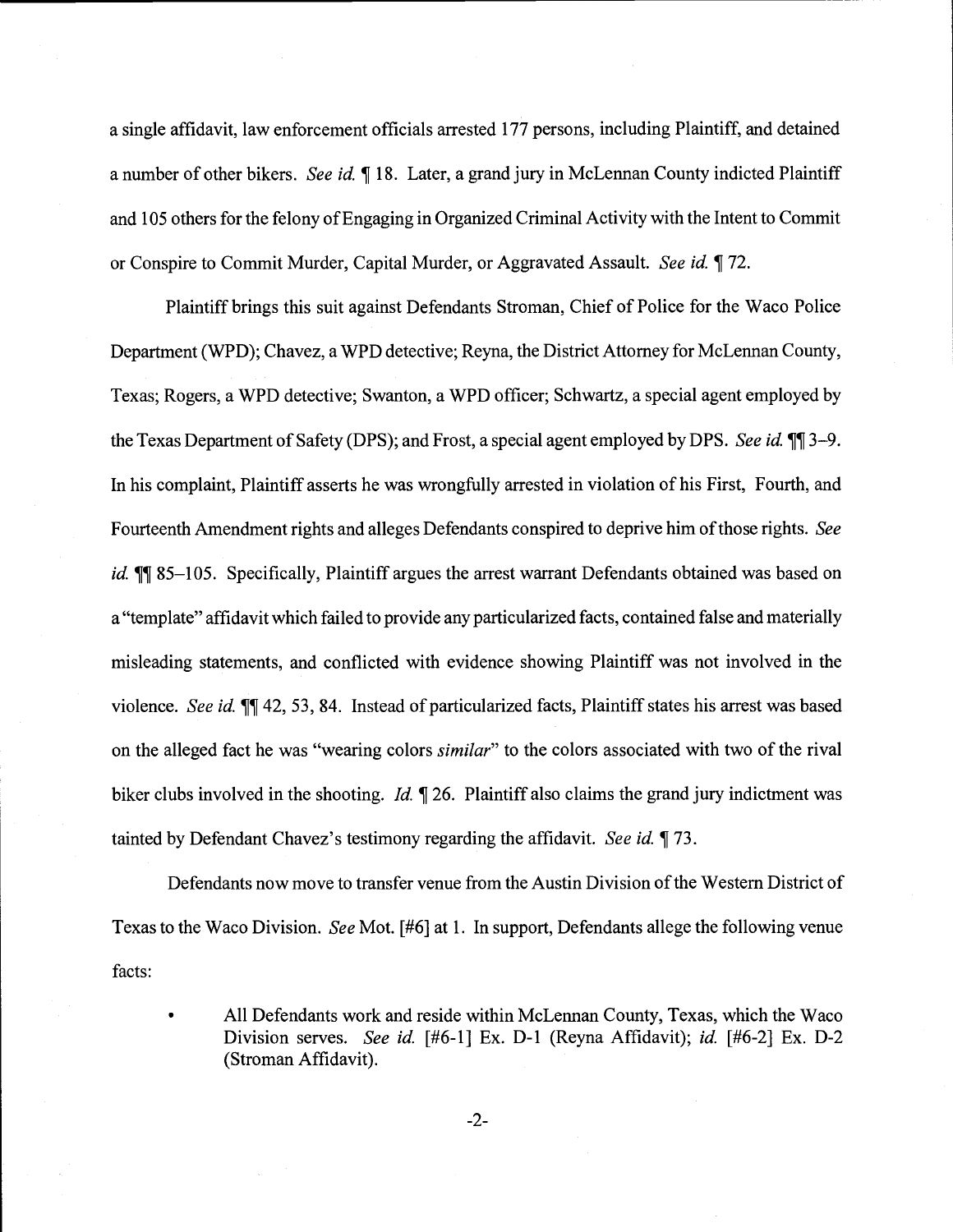- The Twin Peaks restaurant is located in McLennan County. See id. [#6] 1 2.05.
- The bikers' arrests, detention, prosecution, and Grand Jury indictments occurred in McLennan County. See id.
- All of the records and evidence retained and/or considered by the Waco Police Department, McLennan County Criminal District Attorney's Office, the state courts, and the McLennan County Grand Jury are located in Waco. See id.  $\P$  2.07.
- The "vast majority of potential witnesses reside in McLennan County," including law enforcement officials, prosecutors, judicial personnel, and residents of McLennan County. See id. ¶ 2.08.
- The federal courthouse in Waco is approximately 100 miles closer to the Waco Police Department and the Criminal District Attorney's Office than the Austin federal courthouse. See id. ¶¶ 2.09-1.10.
- Proceedings in the Austin Division would burden Defendants, witnesses, and the offices they serve, both in terms of time and expense. See id. 12.11.
- Keeping the cases in the Austin Division interferes with Defendants' counsels' ability to effectively represent their clients. See id.

In response, Plaintiff asserts the following facts relevant to venue:

- Potential witnesses reside across Texas. See Resp. [#10-1] Ex. P-i (Uribe Affidavit) ¶J 2, 8. In particular, of the 244 bikers arrested or detained, only 53 are from Waco; the rest reside in a number of different cities and regions throughout Texas. See id. Similarly, the law enforcement personnel involved in the investigation included Department of Public Safety (DPS) officers from its Austin headquarters and surrounding cities. See id.  $\P$  $\mathbb{I}$  2, 7.
- Significant evidence is located in Austin and in other parts of Texas other than Waco. See Resp. [#10] at 4-6. DPS officers obtained video recordings of the incident which are likely kept at DPS headquarters in Austin. See id. The Attorney General's Office of Texas maintains a gang database which is likely located in Austin. See id.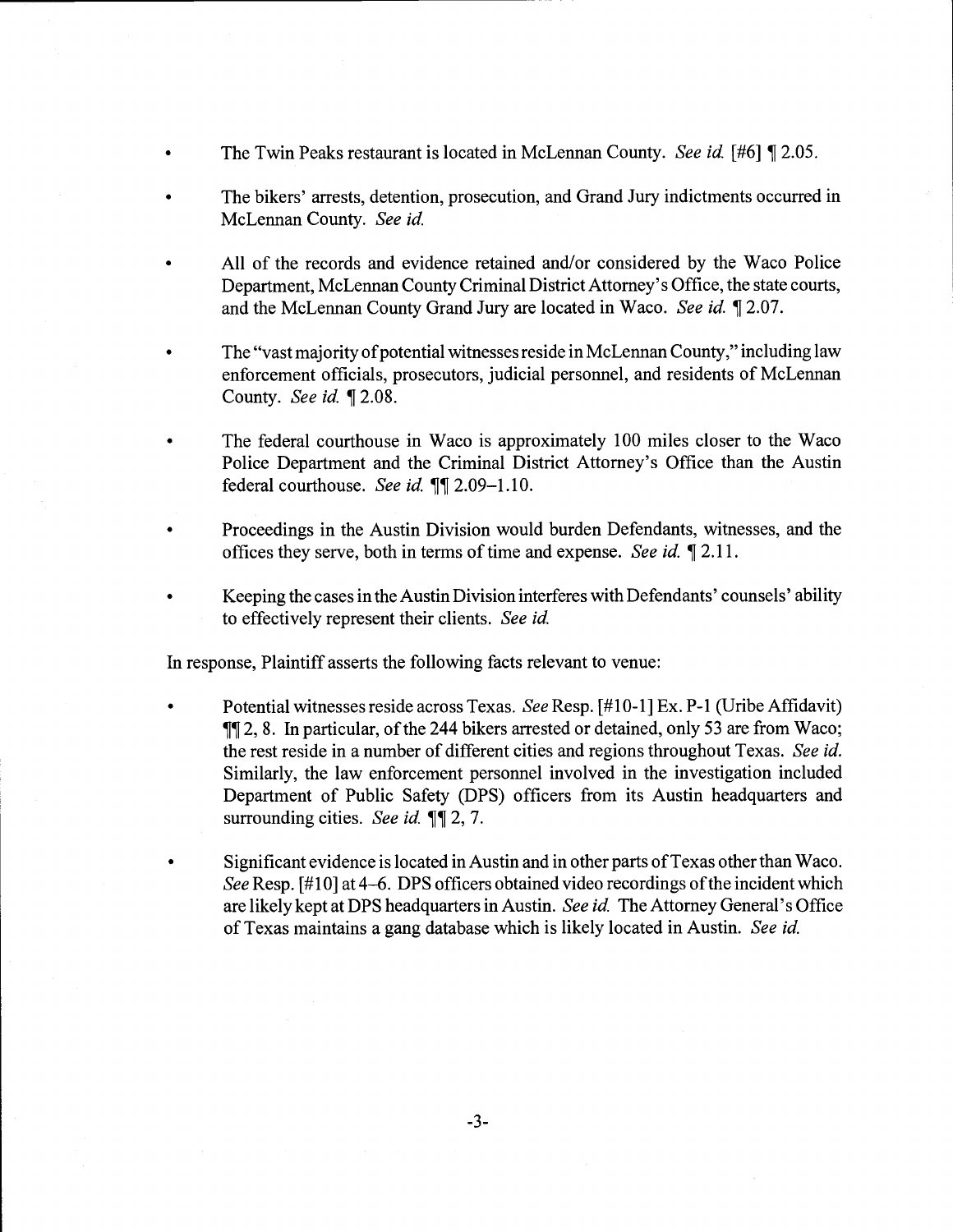### Analysis

# I. Standard for Transfer Under § 1404(a)

Defendants move to transfer this case for the convenience of parties and witnesses under 28 U.S.C. § 1404(a). Section 1404(a) provides: "For the convenience of the parties and witnesses, in the interest of justice, a district court may transfer any civil action to any other district or division where it might have been brought . . . ." 28 U.S.C.  $\S$  1404(a). "Section 1404(a) is intended to place discretion in the district court to adjudicate motions for transfer according to an 'individualized, case-by-case consideration of convenience and fairness." Stewart Org., Inc. v. Ricoh Corp., 487 U.S. 22, 29 (1988) (quoting Van Duren v. Barrack, 376 U.S. 612, 622 (1964)). Because a plaintiff has the privilege of choosing the venue in which to file, the defendant bears the burden of proving a transfer of venue would be "clearly" more convenient for the parties and witnesses and in the interest of justice. See In re Volkswagen of Am. Inc., 545 F.3d 305, 315 (5th Cir. 2008) ("In re Volkswagen II"); Schexnider v. McDermott Int'l, Inc., 817 F.2d 1159, 1163 (5th Cir. 1987) ("[T]here is ordinarily a strong presumption in favor of the plaintiff's choice of forum that may be overcome only when the private and public interest factors clearly point towards trial in the alternative forum.")

The preliminary question under  $\S$  1404(a) is whether the action "might have been brought" in the destination venue. *In re Volkswagen II*, 545 F.3d at 312. After determining the suit could have been filed in the destination venue, the Court weighs the parties' private interests in convenience and the public interest in the fair administration of justice. Gulf Oil Corp. v. Gilbert, 330 U.S. 501, 508 (1974). The private interest factors are: "(1) the relative ease of access to sources of proof; (2) the availability of compulsory process to secure the attendance of witnesses; (3) the cost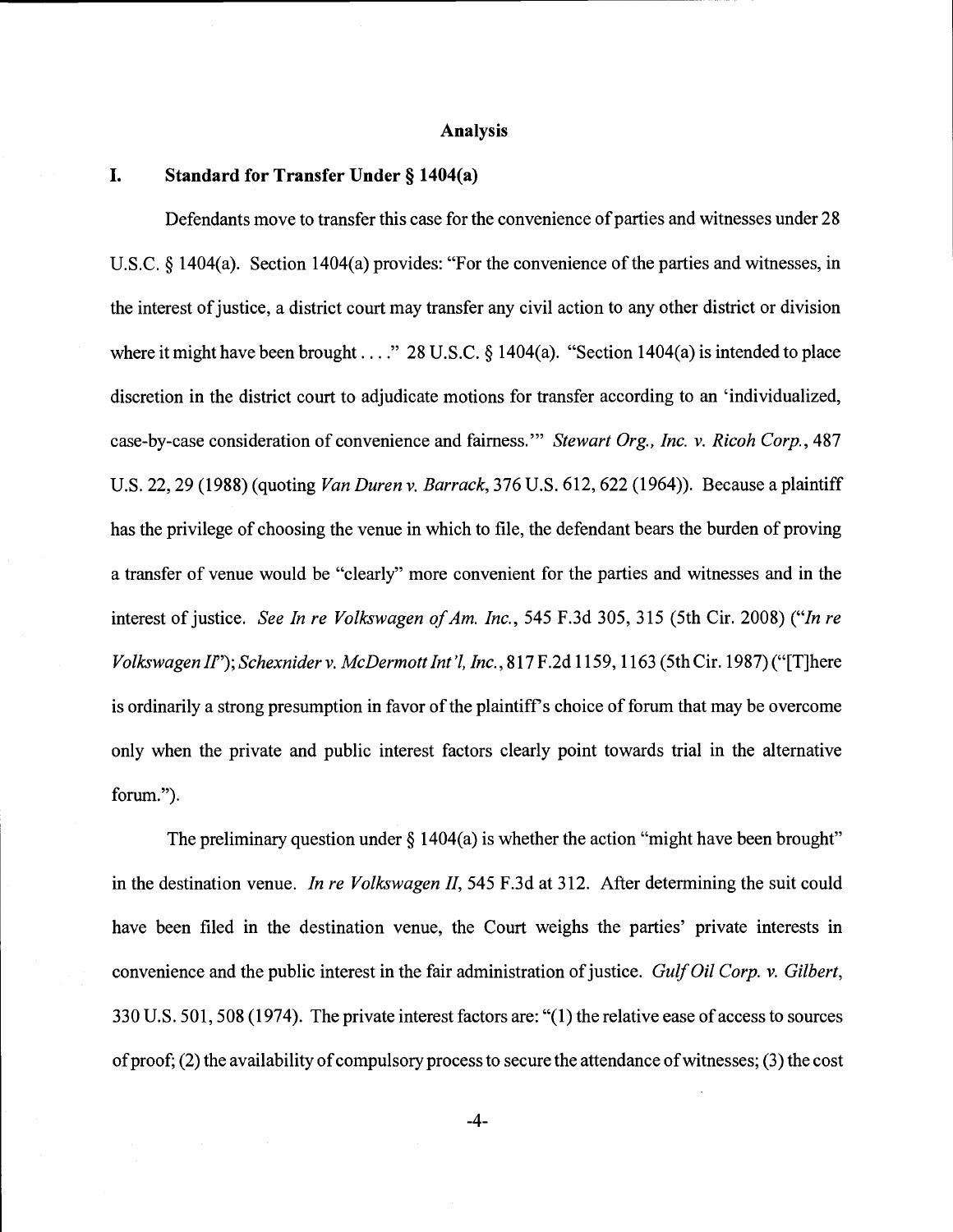of attendance for willing witnesses; and (4) all other practical problems that make trial of a case easy, expeditious and inexpensive." In re Volkswagen AG, 371 F.3d 201, 203 (5th Cir. 2004) ("In re Volkswagen  $I'$ ) (citing *Piper Aircraft Co. v. Reyno*, 454 U.S. 235, 241 n.6 (1981)). The public interest factors include: "(1) the administrative difficulties flowing from court congestion; (2) the local interest in having localized interests decided at home; (3) the familiarity of the forum with the law that will govern the case; and (4) the avoidance of unnecessary problems of conflict of laws...." Id. Although these private and public factors apply to most transfer cases, "they are not necessarily exhaustive or exclusive," and no single factor is dispositive. In re Volkswagen II, 545 F.3d at 315.

## II. Application

## A. Destination Venue

The Court turns first to the preliminary question of whether the suit could have been filed originally in the destination venue. *Id.* at 312. An action may be brought in the district in which a substantial part of the events or omissions giving rise to the claim occurred. 28 U.S.C. § 1391(b)(2). There is no dispute the events leading to Plaintiff's claim arose within the Western District of Texas. This case could have properly been brought in any division, including the Waco Division, within the Western District of Texas.

## B. Private Interest Factors

# 1. Relative Ease of Access to Sources of Proof

To demonstrate transfer will result in more convenient access to sources of proof, a movant must identify the sources of proof with specificity. J2 Glob. Comme'ns, Inc. v. Protus IP Sols., Inc., No. CIV A 6:08-CV-211, 2009 WL 440525, at \*2 (E.D. Tex. Feb. 20, 2009) (citing examples of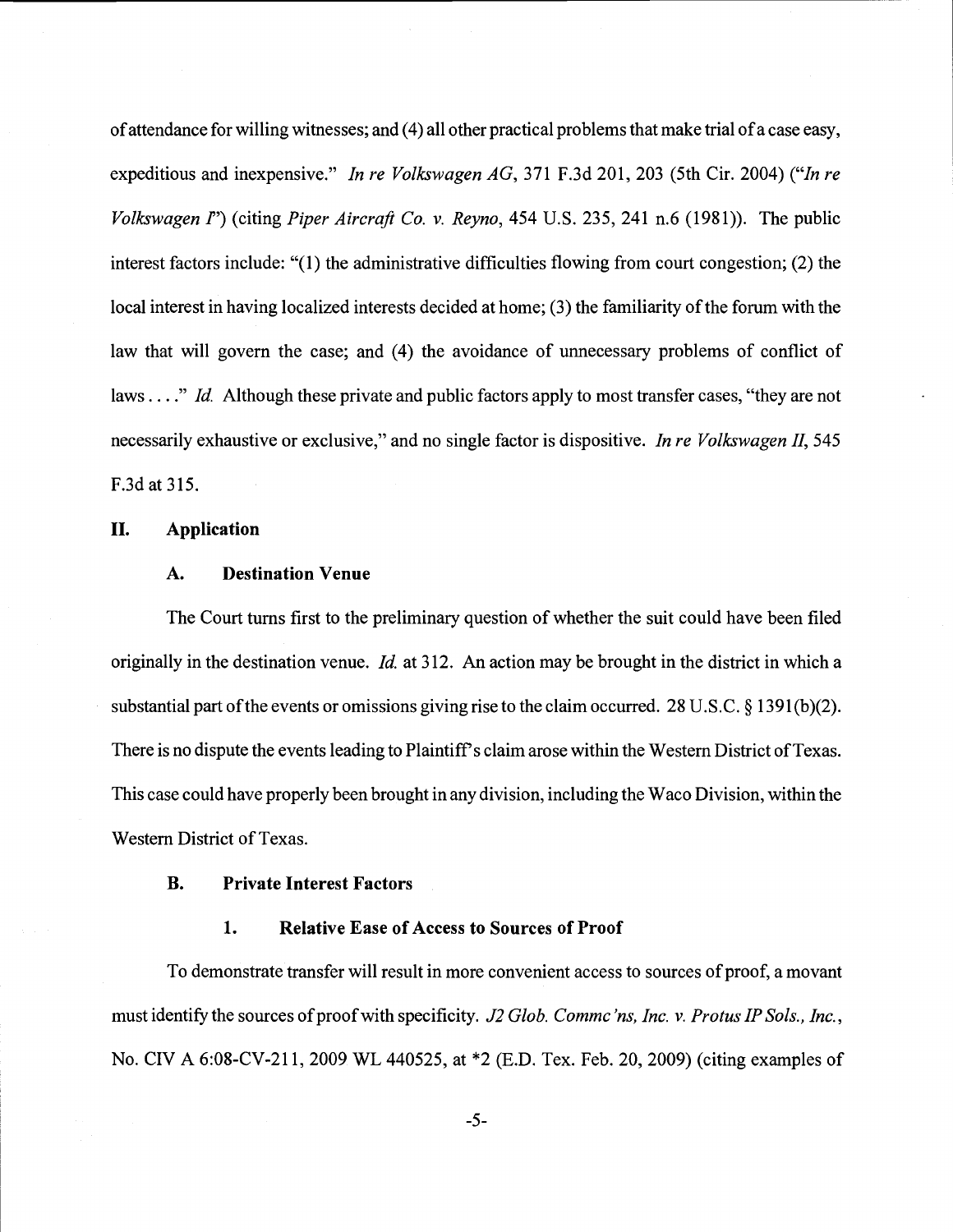movants identifying "sensitive [and bulky] physical evidence and a crash site"). Further, this factor is not generally given much weight in the § 1404 analysis given the ease in which information can be transferred with today's technology. See Mateos v. Select Energy Servs., L.L.C., 919 F. Supp. 2d 817, 822 (W.D. Tex. 2013).

Defendants do not identify specific evidence, stating instead that "[t]he records, information, evidence, and documentation of the Waco Police Department, McLennan County Criminal District Attorney's Office, the state courts, and the McLennan County Grand Jury are all located in Waco . . . ." Mot. [#6]  $\llbracket$  2.07; see J2 Glob., 2009 WL 440525, at \*2 ("[O]ther than generally referring documents, [Defendants] have not identified any specific evidence, physical or otherwise."). Defendants' general statement fails to show transfer would make access to these sources of proof more convenient.<sup>1</sup>

Because Defendants have not specified any reason why transferring this case to the Waco Division would make access to particular sources of proof more convenient, the Court finds this factor is neutral.

# 2. Availability of Compulsory Process

The second factor refers to Federal Rule of Civil Procedure 45, which addresses the court's subpoena power. Under that Rule, the court can compel a person to attend a trial, hearing, or deposition within 100 miles of where the person resides, is employed, or regularly transacts business. FED. R. CIV. P. 45(c)(1)(A). The court can also require parties or party officers to attend a trial,

 $<sup>1</sup>$  Plaintiff, on the other hand, does reference specific sources of proof located in Austin: video evidence</sup> obtain by DPS—which allegedly shows Plaintiff did not participate in the violence—and evidence related to a gang database maintained by the Attorney General's Office. See Resp. [#10] at 4-6. This evidence will likely be kept and maintained at the respective agencies' Austin headquarters. See id.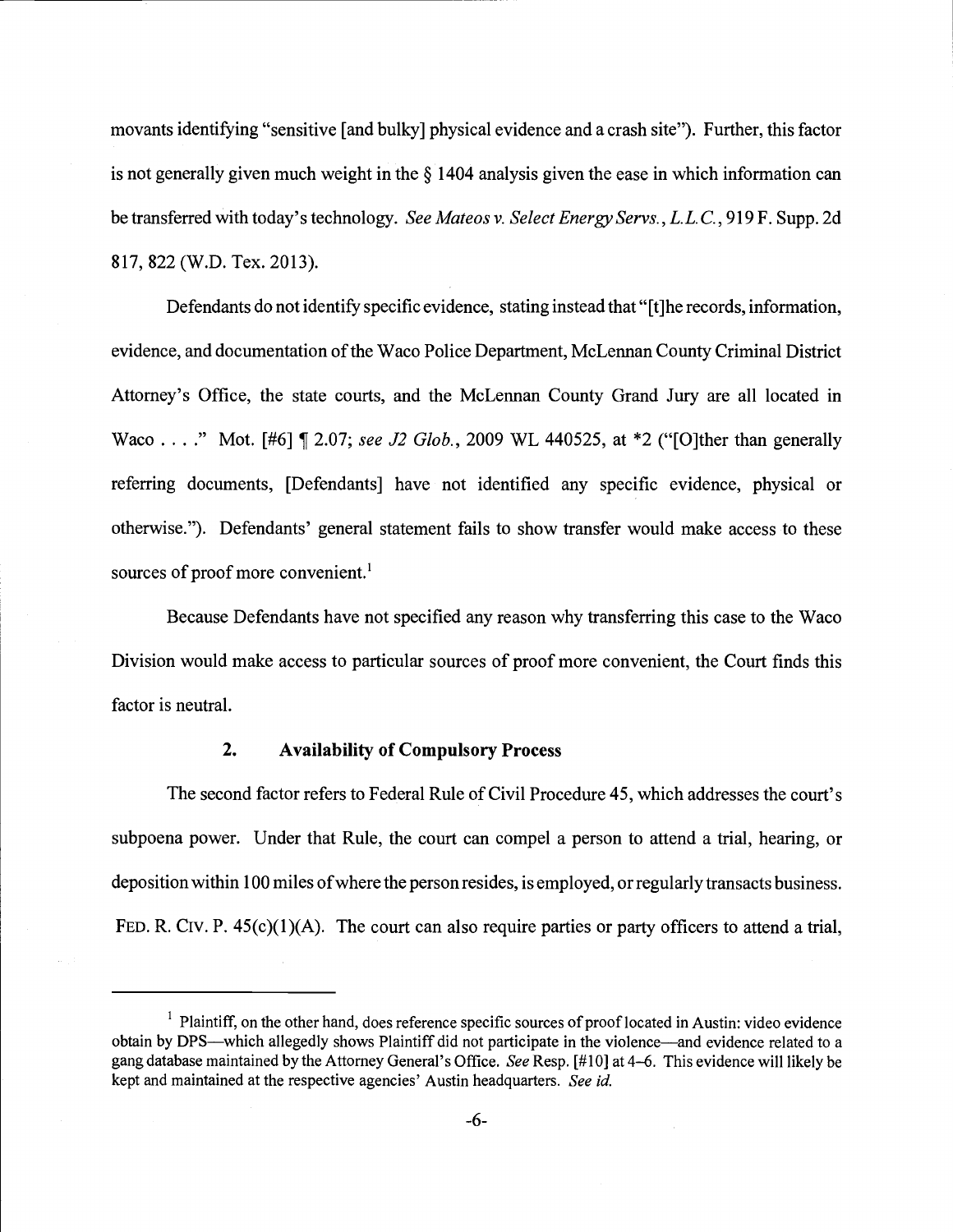hearing, or deposition anywhere in the state where the person resides, is employed, or regularly conducts business. FED. R. CIV. P.  $45(c)(1)(B)(I)$ . Finally, the court can require a nonparty witness to travel more than 100 miles within the state where they reside, are employed, or regularly transact business only if they would not, as a result, incur "substantial expense." FED. R. CIV. P.  $45(c)(1)(B)(ii)$ .

Defendants argue transfer is warranted because Defendants and potential nonparty witnesses, including "law enforcement officers, prosecutors,. . . judicial personnel," and eye-witnesses, reside in McClennan County within the Waco Division's subpoena power. Mot. [#6] ¶ 2.08. But Plaintiff claims the majority of potential nonparty witnesses do not reside in the Waco area. See Resp. [#10] at 4-6. Rather, of the 244 bikers who were arrested or detained, 24 reside in counties served by the Austin Division and 159 reside in counties served by the Southern District of Texas, the Northern District of Texas, and the Eastern District of Texas. See id. Plaintiff also alleges law enforcement officials involved in the investigation came from around the state, including Austin. See id. at 6.

Party witnesses fall within both the Austin and Waco Divisions' subpoena power under Rule  $45(c)(1)(B)(i)$ : Plaintiff and Defendants reside in Texas and thus can be required to attend a trial anywhere in Texas. See FED. R. CIV. P.  $45(c)(1)(B)(i)$ . Similarly, the scale is likely balanced with regard to nonparty witnesses. The Waco and Austin Division will both have power to compel some nonparty witnesses who live within 100 miles or who will not incur "substantial expense," but not others.<sup>2</sup> See FED. R. CIV. P.  $45(c)(1)(A)$ , (B)(ii). Thus, the Court finds this factor is neutral.

 $2$  Neither party provides a list of potential nonparty witnesses or their addresses. Thus, the Court's analysis rests on the resident data provided by Plaintiff, showing how many bikers and DPS officers reside in cities and/or areas throughout Texas (i.e. Houston, East Texas). See Resp. [#10] at 4-6. The Court acknowledges this data does not allow for precise application of the 100-mile rule.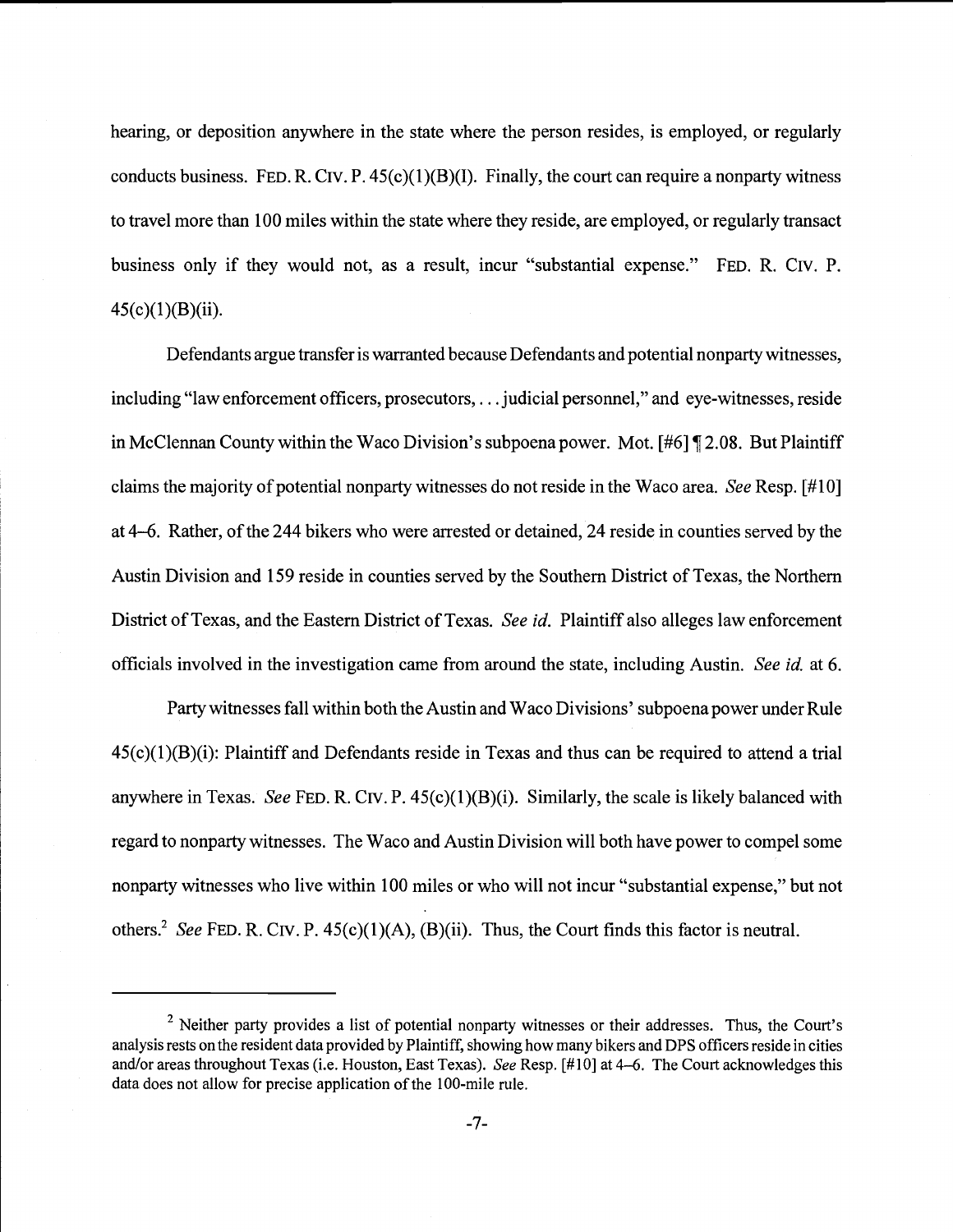### 3. Cost of Attendance for Willing Witnesses

"When a movant claims that transfer is warranted for the convenience of witnesses, the movant must specifically identify the key witnesses and outline the substance of their testimony." Mateos, 919 F. Supp. 2d at 823 (internal quotations and citation omitted). Courts generally apply the 100-mile rule when evaluating this factor: "[w]hen the distance between an existing venue for trial of a matter and a proposed venue under  $\S$  1404(a) is more than 100 miles, the factor of inconvenience to witnesses increases in direct relationship to the additional distance to be traveled." In re Volkswagen I, 371 F.3d at 204–05. Yet this factor can be neutral if the transferee division is not a convenient forum for all witnesses. J2 Glob., 2009 WL 440525, at \*4.

Neither party submitted a list of key witnesses with summaries of those witnesses' relevant knowledge. Defendants broadly state, "Defendants and many witnesses reside within the Waco Division and will have to travel to Austin from the Waco area each day to attend trial, and/or incur the expense of lodging to stay in Austin...." Mot.  $[#6] \P 4.04$ . But Plaintiff has alleged the majority of potential nonparty witnesses reside outside of Waco in counties across the state. See Resp. [#10] at 4-6. Many of these witnesses will be similarly inconvenienced if this case is heard in Waco. Either forum, then, will be inconvenient for some witnesses.

Defendants argue the requirement to identify specific material witnesses is not part of the venue statute and such a requirement in this case, where "much of the information is part of ongoing criminal investigations and prosecutions, . . . would require the law enforcement officers or prosecutors sued to file in the public record information protected under the law enforcement privilege in order to obtain a transfer of venue." Mot. [#6] at 1. The Court agrees the venue statute does not explicitly state such a requirement. See 28 U.S.C. § 1404. Numerous district courts within

 $-8-$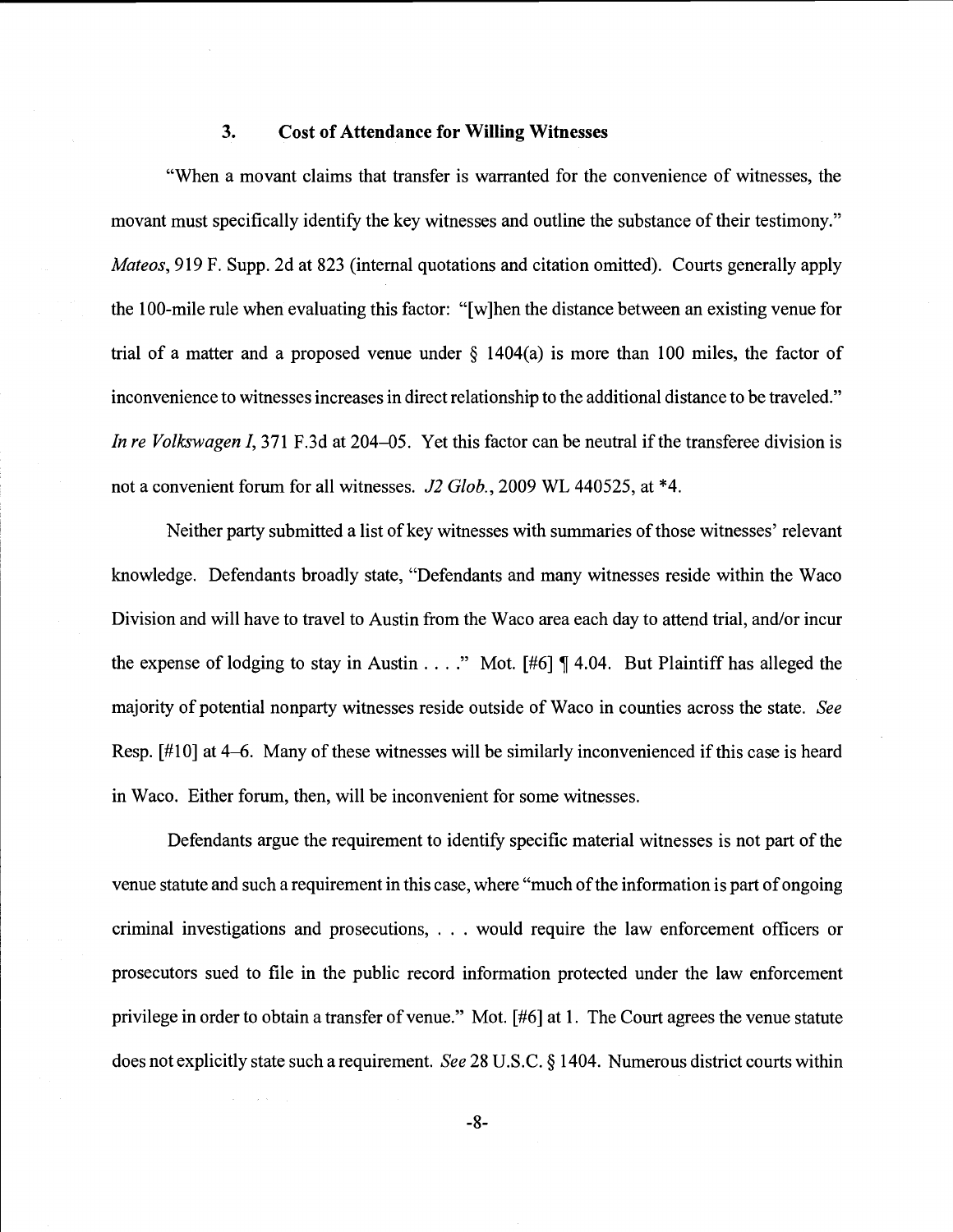Texas, however, have addressed a defendant's identification of key witnesses while analyzing this factor. See, e.g., Tapia v. Dugger, No. CIVA SAO6-CA-0147-XR, 2006 WL 2620530, at \*4 (W.D. Tex. Sept. 7, 2006) ("The moving party must specifically identify the witnesses and outline the substance of their testimony."); Dupre v. Spanier Marine Corp., 810 F. Supp. 823, 825 (S.D. Tex. 1993) ("[T]he moving party must do more than make a general allegation that certain key witnesses are needed. . . . The movant must specifically identify the key witnesses and outline the substance of their testimony."); Empty Barge Lines II, Inc. v. Dredge Leonard Fisher, 441 F. Supp. 2d 786, 793 (E.D. Tex. 2006) ("Conclusory allegations are not sufficient—the moving party must identify the key witnesses to be called and present a generalized statement of what their testimony would include.") (internal quotations and citation omitted). Still, the Court acknowledges Defendants' right to protect certain information under the law enforcement privilege. See In re U.S. Dep't of Homeland Sec., 459 F.3d 565, 569 (5th Cir. 2006).

But even disregarding Defendants' failure to provide a list of key witnesses, Defendants have not shown the cost of attendance factor weighs in favor of transfer. While Defendants state "[a]lmost all potential law enforcement witnesses and prosecutor witnesses that either side could possibly call to testify reside in McLennan County," Plaintiffs have shown that a number of potential witnesses reside within the Austin Division and other parts of Texas. Mot. [#6] ¶ 1; Resp. [#10] at 4-6. See also Zurich Am. Ins. Co. v. Tejas Concrete & Materials Inc., 982 F. Supp. 2d 714, 726 (W.D. Tex. 2013) ("Although a defendant can assert that the cost of obtaining the attendance of witnesses will be substantially less in the forum it proposes, courts recognize that the chosen forum is rarely the least expensive venue for every individual affiliated with the case."). Therefore, transferring the case to the Waco Division would only shift the burden from the Waco witnesses to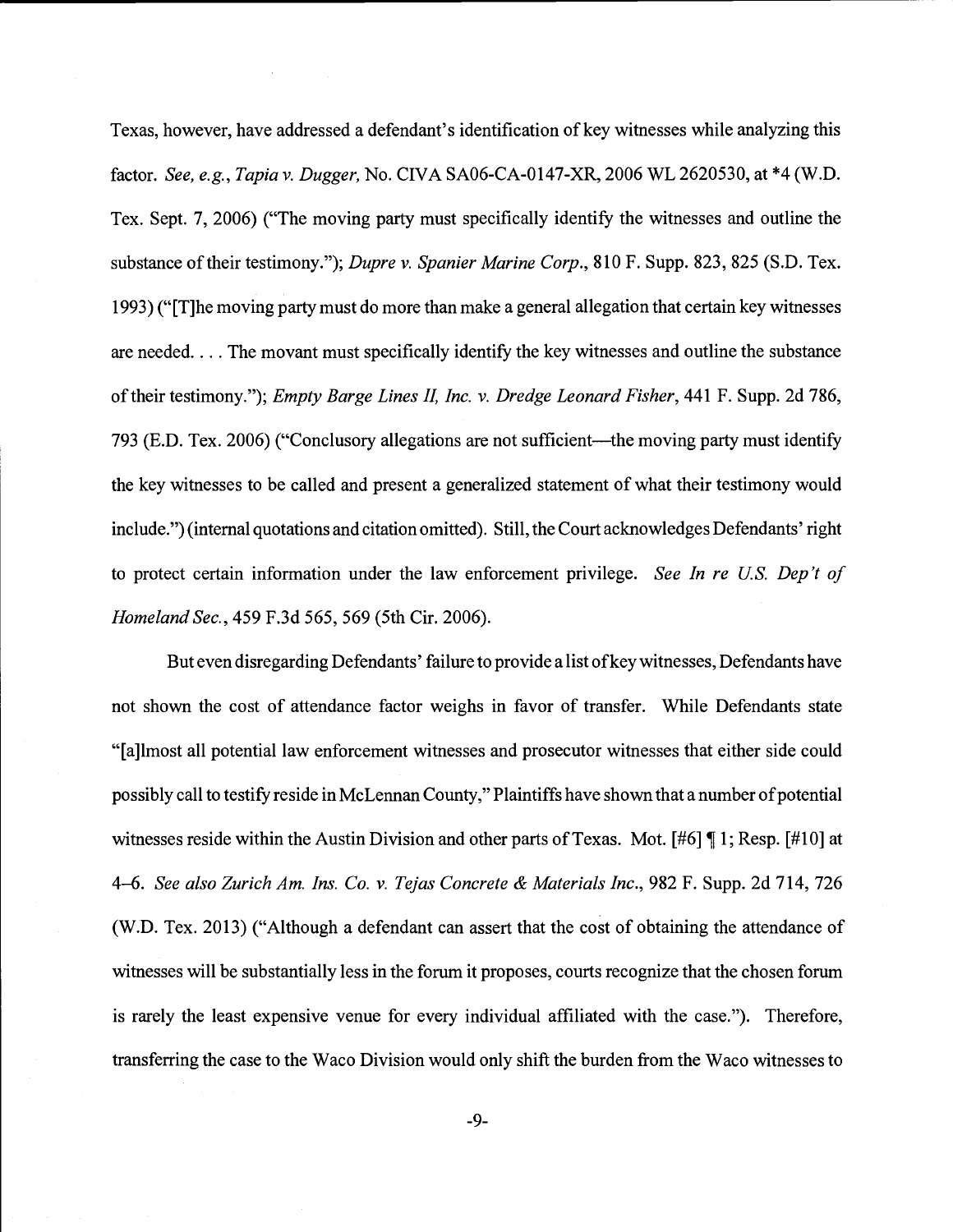the Austin and other Texas witnesses. See id. ("[G]iven that there are likely a substantial number of witnesses in both the Western District of Texas and the Southern District of Texas, the only practical effect of transfer would be to impermissibly shift inconvenience from the moving party to the non-moving party.").

For these reasons, the Court finds Defendants have failed to show transfer to the Waco Division will be more convenient for the witnesses than the Austin Division. This factor is neutral.

## 4. All Other Practical Problems

Defendants assert appearances in the Austin Division of Defendants and Waco law enforcement officers will burden and impair the activities of the Waco Police Department and the Waco Criminal District Attorney's Office. See Mot.  $[#6]$  ¶ 2.11, 4.05. This same argument, however, also applies to the law enforcement officer witnesses who reside in Austin and across Texas. See Resp. [#10] at 4-6. The Court finds this argument does not weigh in favor of transfer.

In sum, Defendants have failed to show any of the private factors weight in favor of transfer to the Waco Division.

## C. Public Interest Factors

# 1. Administrative Difficulties Flowing from Court Congestion

Defendants state, "based on the discussions had during a previous hearing it appears that the Austin Division is significantly more congested than the Waco Division and that, therefore, this factor weighs in favor of transfer." Mot. [#6] ¶ 4.06. Defendants do not cite a particular hearing or any specific testimony. The Court concludes that data is not available to compare administrative difficulties between divisions within the Western District of Texas. Cf. Rosemond v. United Airlines, Inc., No. CIV.A. H-13-2190, 2014 WL 1338690, at \*4 (S.D. Tex. Apr. 2, 2014) (comparing the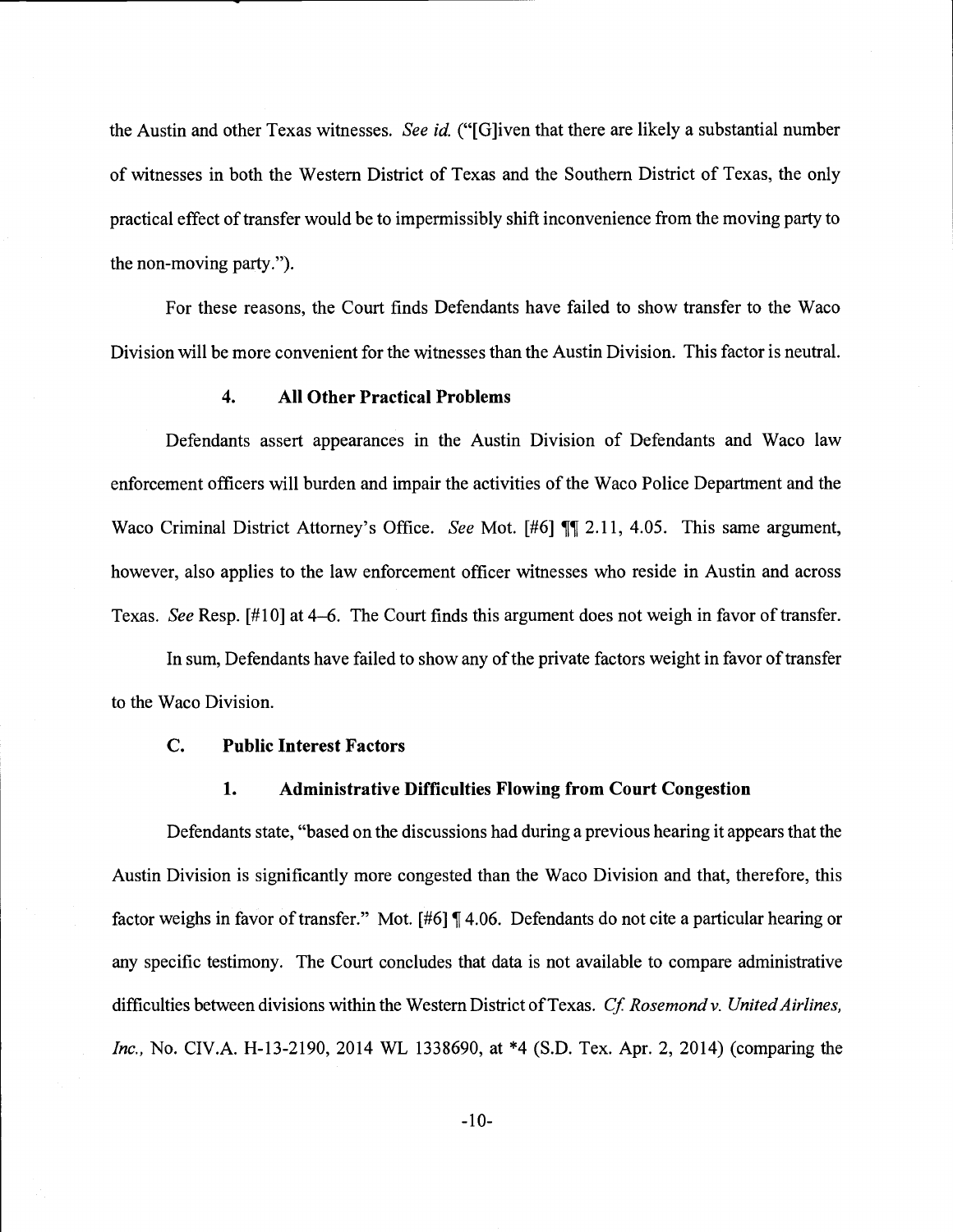median time interval from filing of case to disposition between district courts). Thus, the Court finds this factor is neutral.

# 2. Local Interest in Having Localized Interests Decided at Home

Both the Austin and Waco Divisions have a local interest in adjudicating a case that involves and affects residents from both cities as well as other parts of the state. The tragic events at the Twin Peaks restaurant have undoubtedly impacted communities throughout Texas where detained or arrested bikers and the law enforcement officials involved in the investigation reside. See Resp. [#10] at 4–6. Some of these areas are served by the Austin Division, some by the Waco Division, and some by neither. Because both divisions have an interest in adjudicating this case, this factor is neutral.

### 3. Familiarity of the Forum with the Law that Will Govern the Case

Neither division is more or less familiar with the law that will govern this case. This factor is also neutral.

### 4. Avoidance of Unnecessary Problems of Conflict of Laws

This case does not involve any conflict of laws issues that would make this case better suited for either the Austin or Waco Division. This factor is neutral.

### Conclusion

The Court finds, based on its analysis of both private and public interest factors, the Austin Division is just as convenient to the parties and witnesses than the Waco Division. Because Defendants have not shown the Waco Division would be a clearly more convenient forum or transfer is in the interest of justice, Plaintiff's initial choice of venue in the Austin Division will be respected. The Court finds Defendants' Joint Motion to Transfer Venue should be denied.

-11-